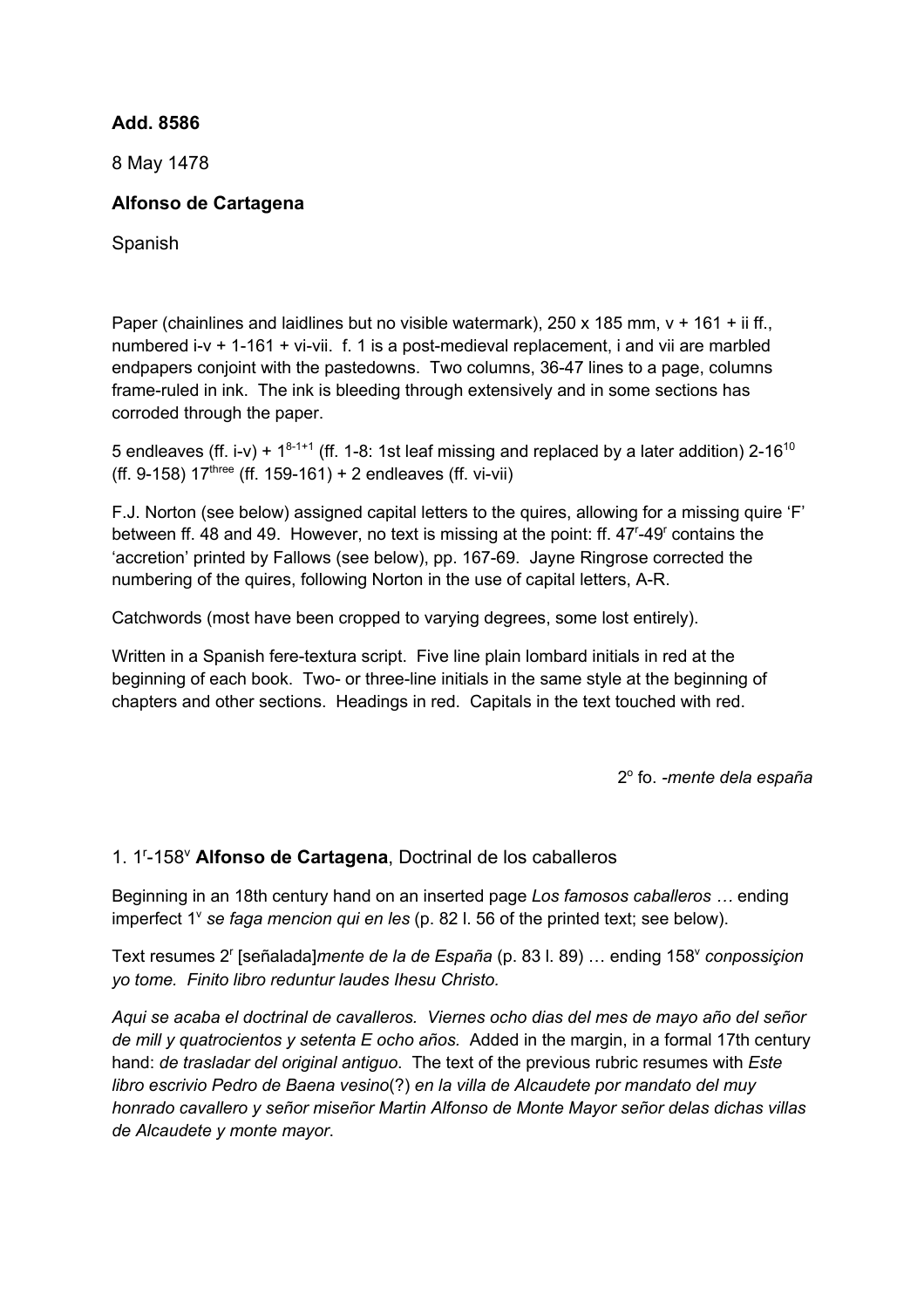Added on 158<sup>v</sup> in a late 18th century hand, apparently that found on iv<sup>v</sup>, 1<sup>r</sup> and 1<sup>v</sup>: *Este Martin Alonso tuvo por hijo* [two and a half lines crossed through] *a Don Alonso Fe[rnande]z de Cor[dob]a que tuvo por hijo al famosa D. Martin de Cor[dob]a y de Velasco primer conde de Alcaudete que murio en Mostagan.*

In the above transcriptions, the ampersand has been rendered 'y'.

Book 2 begins on 49<sup>r</sup>, Book 3 on 101 $^{\circ}$  and Book 4 on 130<sup>r</sup>.

Text edited by Noel Fallows, *The Chivalric Vision of Alfonso de Cartagena: Study and Edition of the Doctrinal de los Cavalleros,* Juan de la Cuesta Hispanic monographs. Series Ediciones críticas, 4 (Newark, Delaware, 1995); this manuscript not recorded. There is a gap in the text from the foot of 9<sup>v</sup> *quarto significa*[ciones] (p 98 l. 324 of the edition) to 10<sup>r</sup> *grande sed e porque* (p. 101 l. 448), but the quire does not appear to be irregular (being of 10 leaves, like those that follow); there is no corresponding gap between  $17^{\circ}$  and  $18^{\circ}$  (as there would be, were a bifolium missing).

On 40<sup>r</sup>, *Titulo noveno* omits p. 152 l. 4-p. 155 l. 83 of the edition and subsitutes Non bastaria *… maneria siguiente* (see p. 152 n. 1, as found in MS N4, i.e. Madrid, Biblioteca Nacional, MS 10107).

Text resumes *Como deue el pueblo guardar la tierra y venir en hueste contra los que se*  alcasen en ella. Regno es llamado ... (p. 155 l. 84 of the edition). On 43<sup>v</sup>-44<sup>v</sup> is the passage *Item en el libro Iudgo … de su Buena* found in N4 (pp. 161-162 n. 17 of the edition). On 47<sup>r</sup>-49<sup>r</sup> appears the 'accretion' *Con quantos de cavallo ... en la cadena treynta dias* (pp. 167-169 of the edition, as found in MS N4).

Compared with the print, this text has more rubrics and sections, mostly according with N4.

2. 159r -161r (in the main hand of the manuscript) *Muy alto y excelente principe y poderoso Rey mi Señor. El muy Reverendo padre arçobispo de Lisbona me mostro la copia dela istracion que estos messaleros de los cavalleros trahen …* ending *inclinado a facer. Escriptura de conselo dirigida al rey de portogal por un natural de su reyno estornando la entrada enlos reynos de Castilla. Ihesus Christus.*

Of the endleaves, all are blank except for pencilled booksellers notes on  $i^v$  and ownership stamp on ii<sup>r</sup>; on iii<sup>r</sup> notes on two hands, one 17th cent. and one 18th cent. on Cartagena and his milieu. The inside endpapers and the adjacent leaves (ii<sup>r</sup> and vii<sup>v</sup>) are of marbled paper.

Binding: 18th century marbled calf over boards with gilt decoration on spine and 'Cartage Doctrin de Cabell' on a panel of red leather.